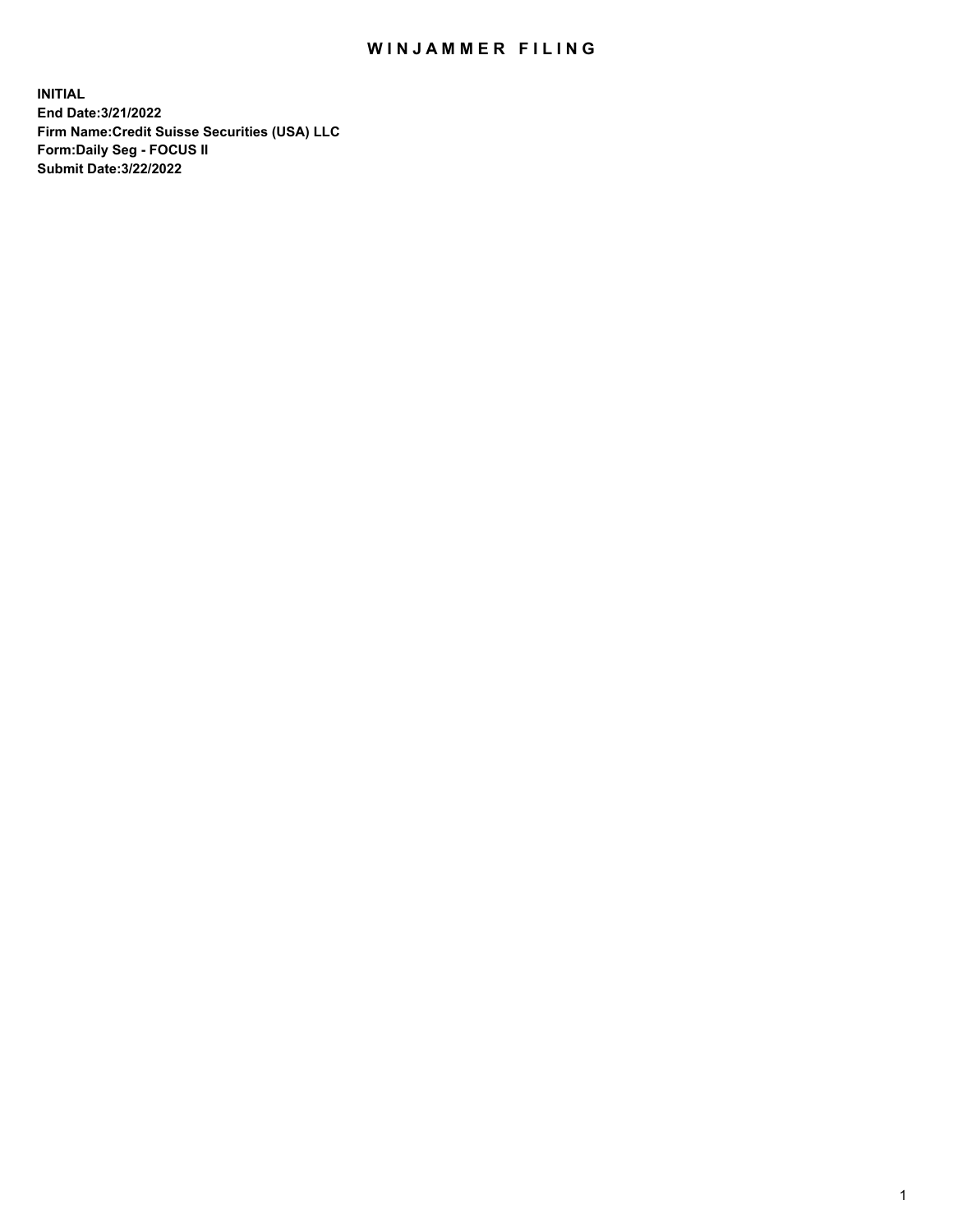**INITIAL End Date:3/21/2022** 

## **Firm Name:Credit Suisse Securities (USA) LLC Form:Daily Seg - FOCUS II Submit Date:3/22/2022**

## **Daily Segregation - Cover Page**

| Name of Company                                                                                                       | <b>Credit Suisse Securities (USA)</b><br><b>LLC</b> |
|-----------------------------------------------------------------------------------------------------------------------|-----------------------------------------------------|
| <b>Contact Name</b>                                                                                                   | <b>Alexander Baptiste</b>                           |
| <b>Contact Phone Number</b>                                                                                           | 919-994-6223                                        |
| <b>Contact Email Address</b>                                                                                          | alexander.baptiste@credit-suiss<br>e.com            |
| FCM's Customer Segregated Funds Residual Interest Target (choose one):                                                |                                                     |
| a. Minimum dollar amount: ; or                                                                                        |                                                     |
| b. Minimum percentage of customer segregated funds required:%; or                                                     | $\frac{\frac{0}{5}}{\frac{0}{0}}$                   |
| c. Dollar amount range between: and; or                                                                               |                                                     |
| d. Percentage range of customer segregated funds required between: % and %.                                           | 0 <sub>0</sub>                                      |
| FCM's Customer Secured Amount Funds Residual Interest Target (choose one):                                            |                                                     |
| a. Minimum dollar amount: ; or                                                                                        | $\frac{0}{5}$                                       |
| b. Minimum percentage of customer secured funds required:%; or                                                        |                                                     |
| c. Dollar amount range between: and; or                                                                               | $\underline{0}$ $\underline{0}$                     |
| d. Percentage range of customer secured funds required between:% and%.                                                | 0 <sub>0</sub>                                      |
| FCM's Cleared Swaps Customer Collateral Residual Interest Target (choose one):                                        |                                                     |
| a. Minimum dollar amount: ; or                                                                                        | $\frac{0}{5}$                                       |
| b. Minimum percentage of cleared swaps customer collateral required:% ; or<br>c. Dollar amount range between: and; or |                                                     |
| d. Percentage range of cleared swaps customer collateral required between:% and%.                                     | 0 <sub>0</sub><br>0 <sub>0</sub>                    |
|                                                                                                                       |                                                     |

Attach supporting documents CH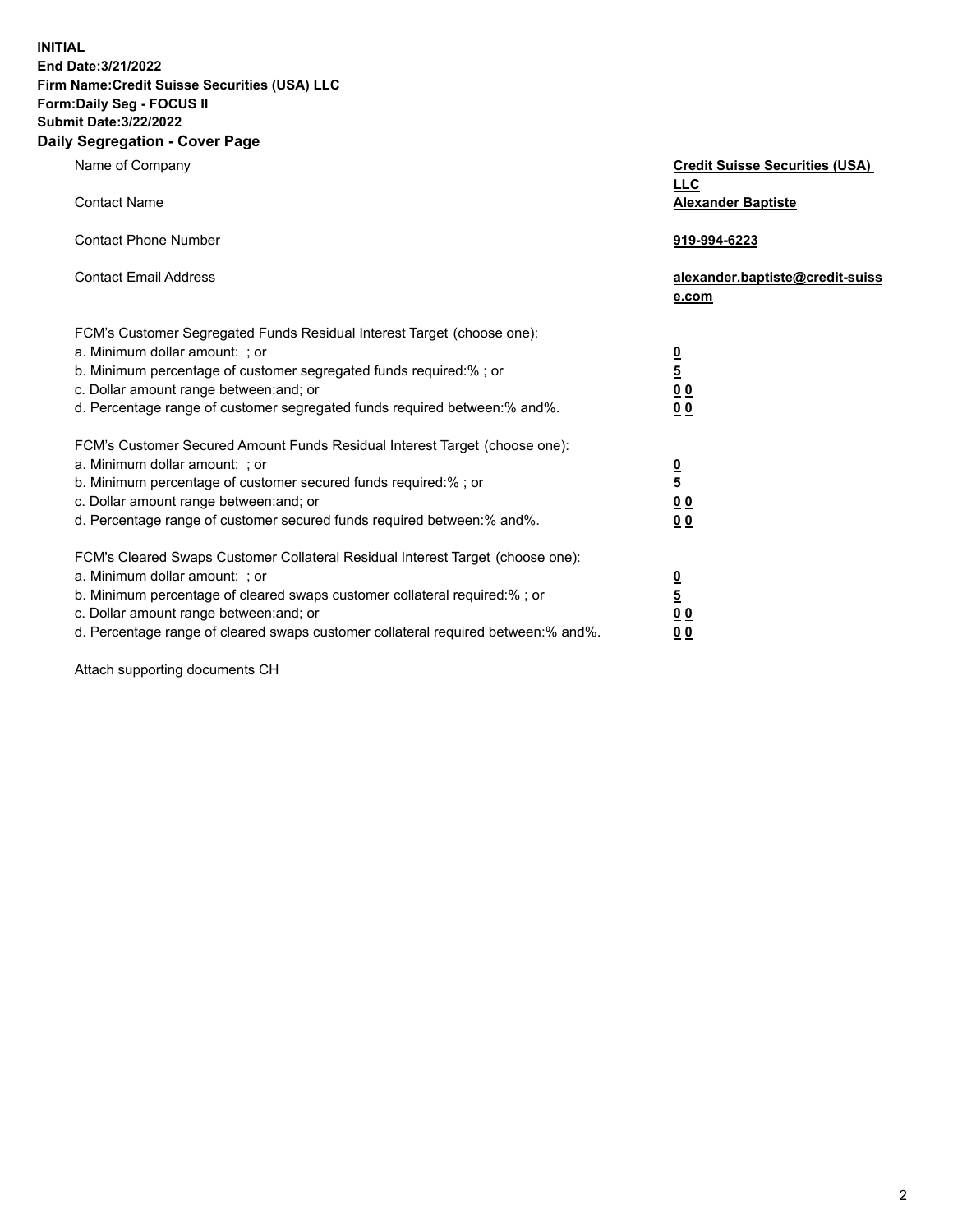**INITIAL End Date:3/21/2022 Firm Name:Credit Suisse Securities (USA) LLC Form:Daily Seg - FOCUS II Submit Date:3/22/2022** 

## **Daily Segregation - Secured Amounts**

|     | Foreign Futures and Foreign Options Secured Amounts                                         |                                   |
|-----|---------------------------------------------------------------------------------------------|-----------------------------------|
|     | Amount required to be set aside pursuant to law, rule or regulation of a foreign            | $0$ [7305]                        |
|     | government or a rule of a self-regulatory organization authorized thereunder                |                                   |
| 1.  | Net ledger balance - Foreign Futures and Foreign Option Trading - All Customers             |                                   |
|     | A. Cash                                                                                     | 3,095,789,961 [7315]              |
|     | B. Securities (at market)                                                                   | 90,728,603 [7317]                 |
| 2.  | Net unrealized profit (loss) in open futures contracts traded on a foreign board of trade   | -1,162,778,976 [7325]             |
| 3.  | Exchange traded options                                                                     |                                   |
|     | a. Market value of open option contracts purchased on a foreign board of trade              | 11,770,801 [7335]                 |
|     | b. Market value of open contracts granted (sold) on a foreign board of trade                | $0$ [7337]                        |
| 4.  | Net equity (deficit) (add lines 1. 2. and 3.)                                               | 2,035,510,389 [7345]              |
| 5.  | Account liquidating to a deficit and account with a debit balances - gross amount           | 204,490,202 [7351]                |
|     | Less: amount offset by customer owned securities                                            | -203,829,998 [7352]660,204 [7354] |
| 6.  | Amount required to be set aside as the secured amount - Net Liquidating Equity              | 2,036,170,593 [7355]              |
|     | Method (add lines 4 and 5)                                                                  |                                   |
| 7.  | Greater of amount required to be set aside pursuant to foreign jurisdiction (above) or line | 2,036,170,594 [7360]              |
|     | 6.                                                                                          |                                   |
|     | FUNDS DEPOSITED IN SEPARATE REGULATION 30.7 ACCOUNTS                                        |                                   |
| 1.  | Cash in banks                                                                               |                                   |
|     | A. Banks located in the United States                                                       | 115,471,019 [7500]                |
|     | B. Other banks qualified under Regulation 30.7                                              | 594,995,623 [7520]710,466,642     |
|     |                                                                                             | [7530]                            |
| 2.  | Securities                                                                                  |                                   |
|     | A. In safekeeping with banks located in the United States                                   | 90,728,603 [7540]                 |
|     | B. In safekeeping with other banks qualified under Regulation 30.7                          | 0 [7560]90,728,603 [7570]         |
| 3.  | Equities with registered futures commission merchants                                       |                                   |
|     | A. Cash                                                                                     | $0$ [7580]                        |
|     | <b>B.</b> Securities                                                                        | $0$ [7590]                        |
|     | C. Unrealized gain (loss) on open futures contracts                                         | $Q$ [7600]                        |
|     | D. Value of long option contracts                                                           | $0$ [7610]                        |
|     | E. Value of short option contracts                                                          | 0 [7615]0 [7620]                  |
| 4.  | Amounts held by clearing organizations of foreign boards of trade                           |                                   |
|     | A. Cash                                                                                     | $0$ [7640]                        |
|     | <b>B.</b> Securities                                                                        | $0$ [7650]                        |
|     | C. Amount due to (from) clearing organization - daily variation                             | $0$ [7660]                        |
|     | D. Value of long option contracts                                                           | $0$ [7670]                        |
|     | E. Value of short option contracts                                                          | 0 [7675]0 [7680]                  |
| 5.  | Amounts held by members of foreign boards of trade                                          |                                   |
|     | A. Cash                                                                                     | 2,957,670,880 [7700]              |
|     | <b>B.</b> Securities                                                                        | $0$ [7710]                        |
|     | C. Unrealized gain (loss) on open futures contracts                                         | $-1,254,014,076$ [7720]           |
|     | D. Value of long option contracts                                                           | 11,770,801 [7730]                 |
|     | E. Value of short option contracts                                                          | 0 [7735]1,715,427,605 [7740]      |
| 6.  | Amounts with other depositories designated by a foreign board of trade                      | $0$ [7760]                        |
| 7.  | Segregated funds on hand                                                                    | $0$ [7765]                        |
| 8.  | Total funds in separate section 30.7 accounts                                               | 2,516,622,850 [7770]              |
| 9.  | Excess (deficiency) Set Aside for Secured Amount (subtract line 7 Secured Statement         | 480,452,256 [7380]                |
|     | Page 1 from Line 8)                                                                         |                                   |
| 10. | Management Target Amount for Excess funds in separate section 30.7 accounts                 | 101,808,530 [7780]                |

11. Excess (deficiency) funds in separate 30.7 accounts over (under) Management Target **378,643,726** [7785]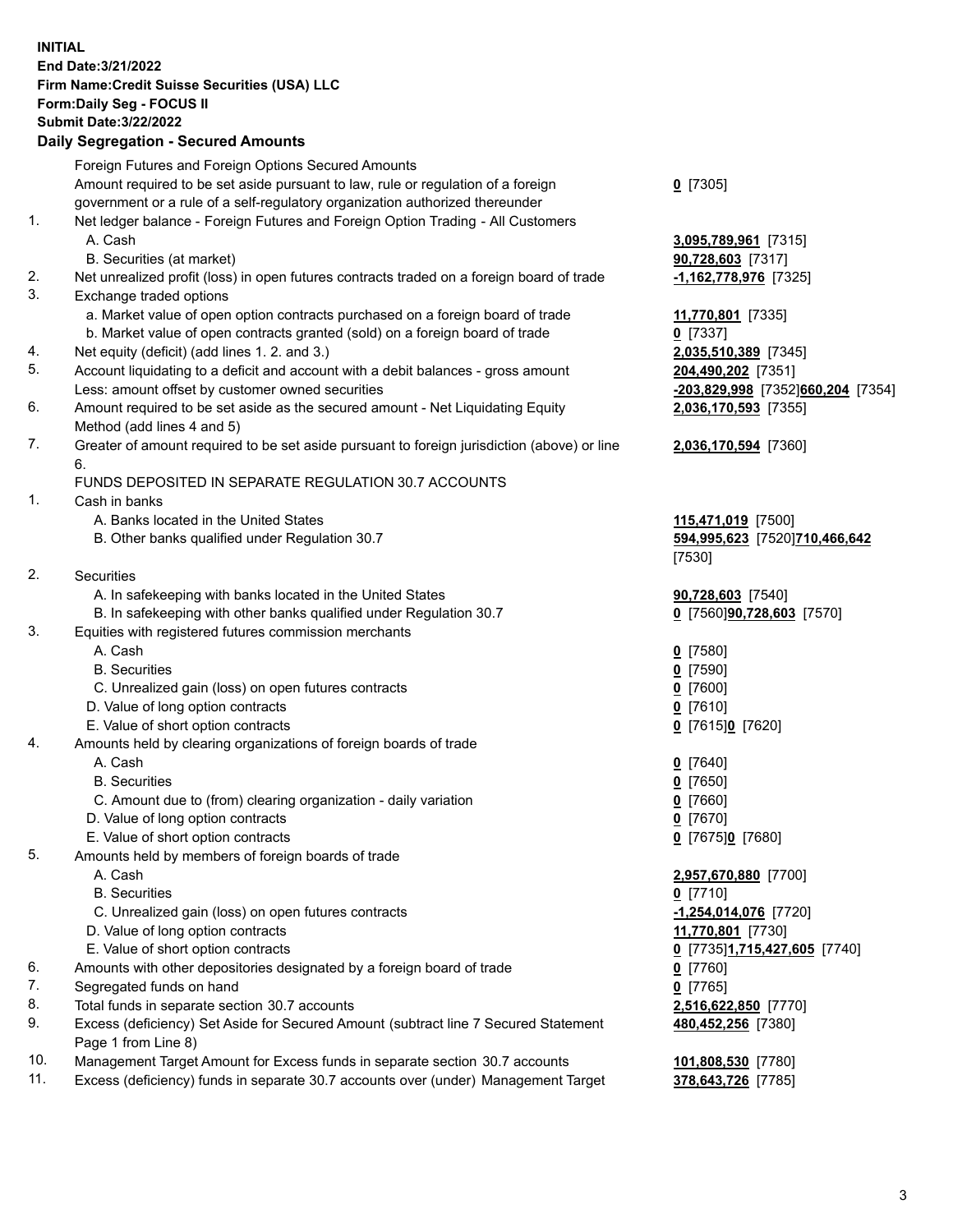15. Management Target Amount for Excess funds in segregation **74,111,565** [7194] **INITIAL End Date:3/21/2022 Firm Name:Credit Suisse Securities (USA) LLC Form:Daily Seg - FOCUS II Submit Date:3/22/2022 Daily Segregation - Segregation Statement**  SEGREGATION REQUIREMENTS(Section 4d(2) of the CEAct) 1. Net ledger balance A. Cash **1,062,209,034** [7010] B. Securities (at market) **455,198,829** [7020] 2. Net unrealized profit (loss) in open futures contracts traded on a contract market **-64,631,279** [7030] 3. Exchange traded options A. Add market value of open option contracts purchased on a contract market **106,472,610** [7032] B. Deduct market value of open option contracts granted (sold) on a contract market **-77,115,045** [7033] 4. Net equity (deficit) (add lines 1, 2 and 3) **1,482,134,149** [7040] 5. Accounts liquidating to a deficit and accounts with debit balances - gross amount **89,852,873** [7045] Less: amount offset by customer securities **-89,755,723** [7047] **97,150** [7050] 6. Amount required to be segregated (add lines 4 and 5) **1,482,231,299** [7060] FUNDS IN SEGREGATED ACCOUNTS 7. Deposited in segregated funds bank accounts A. Cash **325,065,423** [7070] B. Securities representing investments of customers' funds (at market) **0** [7080] C. Securities held for particular customers or option customers in lieu of cash (at **429,943,456** [7090] market) 8. Margins on deposit with derivatives clearing organizations of contract markets A. Cash **871,127,463** [7100] B. Securities representing investments of customers' funds (at market) **0** [7110] C. Securities held for particular customers or option customers in lieu of cash (at **25,255,373** [7120] market) 9. Net settlement from (to) derivatives clearing organizations of contract markets **-22,299,248** [7130] 10. Exchange traded options A. Value of open long option contracts **106,472,610** [7132] B. Value of open short option contracts **-77,115,045** [7133] 11. Net equities with other FCMs A. Net liquidating equity **156,728** [7140] B. Securities representing investments of customers' funds (at market) **0** [7160] C. Securities held for particular customers or option customers in lieu of cash (at **0** [7170] market) 12. Segregated funds on hand **0** [7150] 13. Total amount in segregation (add lines 7 through 12) **1,658,606,760** [7180] 14. Excess (deficiency) funds in segregation (subtract line 6 from line 13) **176,375,461** [7190]

 16. Excess (deficiency) funds in segregation over (under) Management Target Amount **102,263,896** [7198] Excess